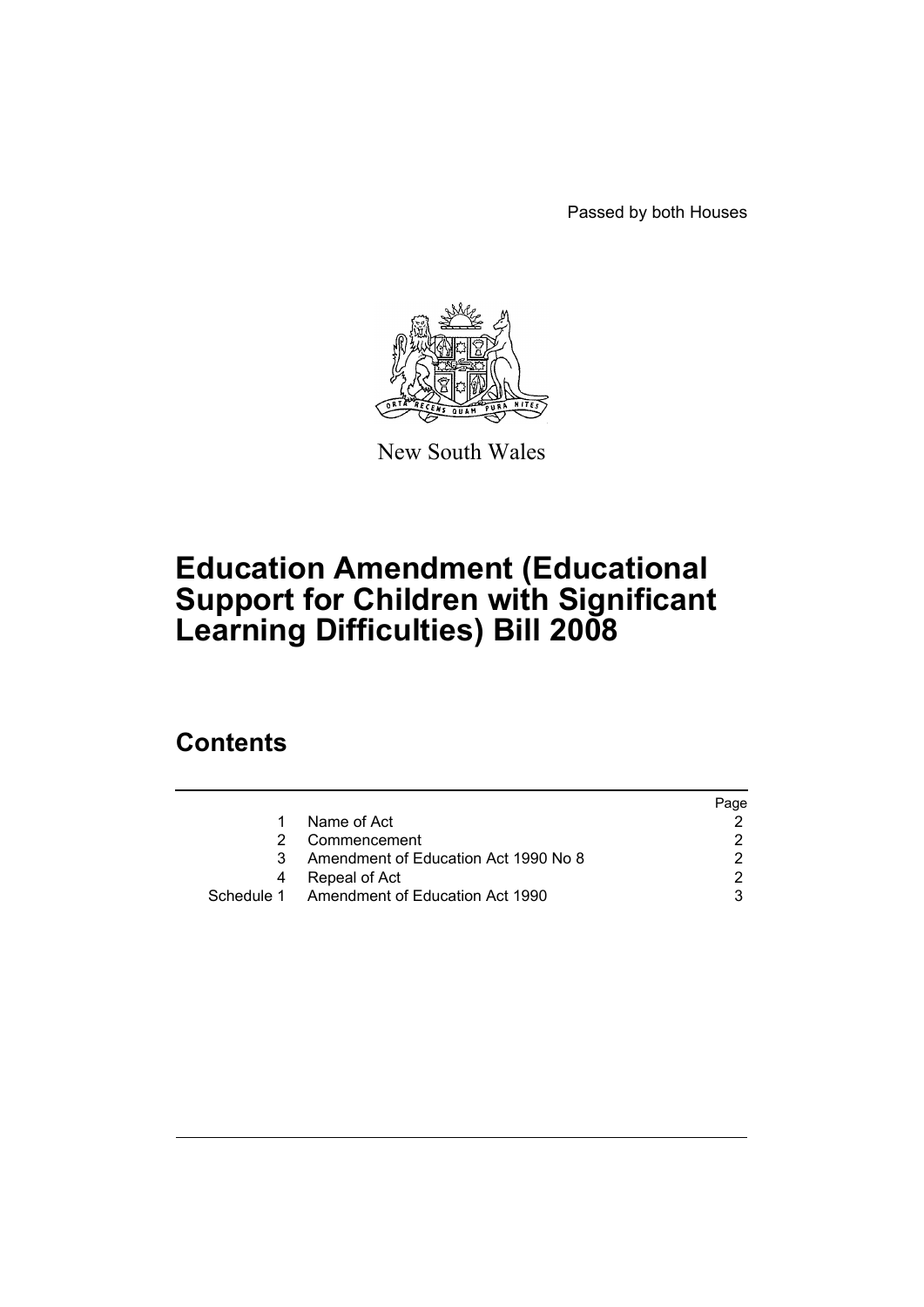*I certify that this PUBLIC BILL, which originated in the LEGISLATIVE COUNCIL, has finally passed the LEGISLATIVE COUNCIL and the LEGISLATIVE ASSEMBLY of NEW SOUTH WALES.*

*Legislative Council 2008* *Clerk of the Parliaments*



New South Wales

# **Education Amendment (Educational Support for Children with Significant Learning Difficulties) Bill 2008**

Act No , 2008

An Act to ensure that children with significant learning difficulties are included in the NSW Government's Special Education Initiative for students with special needs.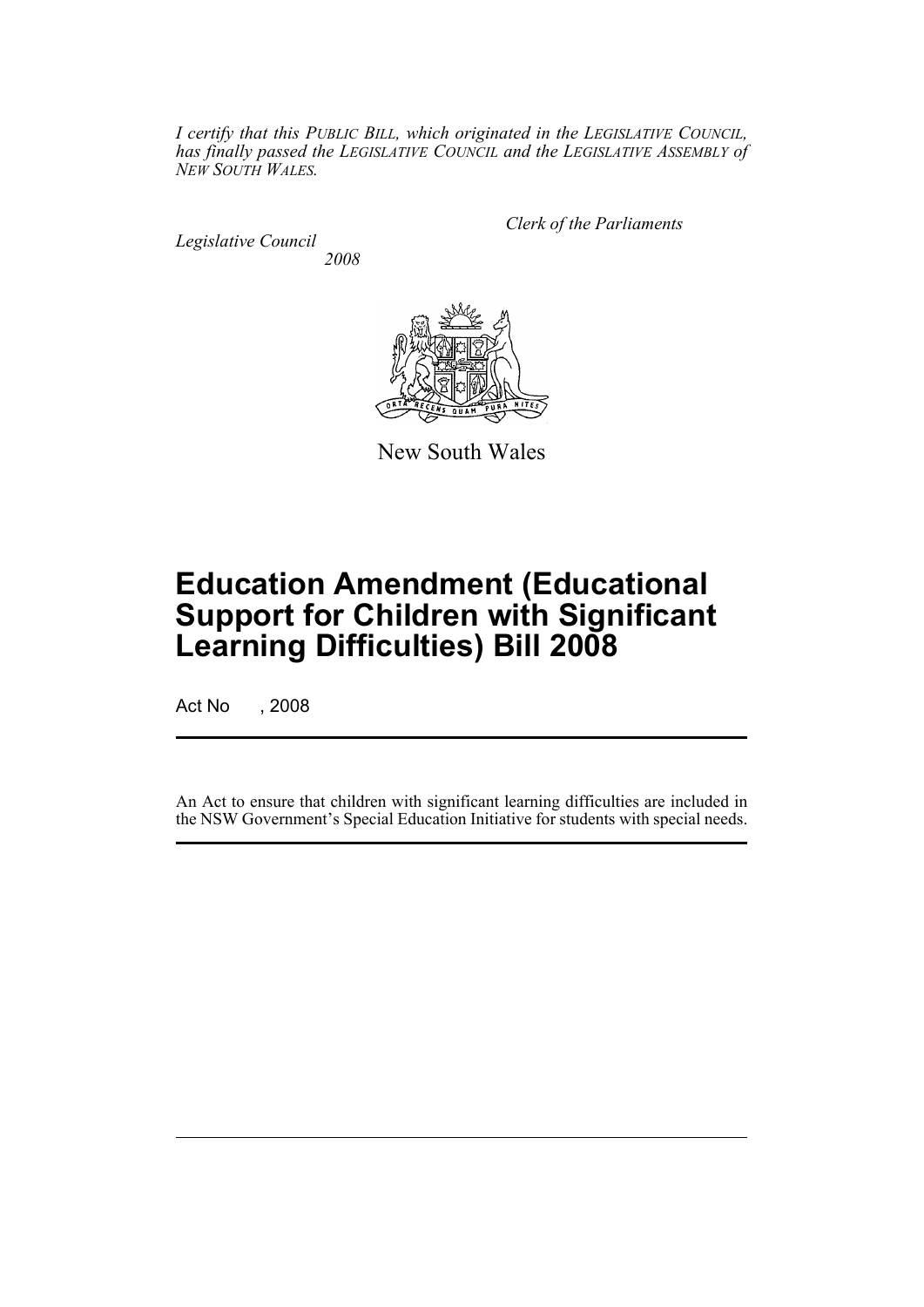Education Amendment (Educational Support for Children with Significant Clause 1 Learning Difficulties) Bill 2008

#### <span id="page-2-0"></span>**The Legislature of New South Wales enacts:**

#### **1 Name of Act**

This Act is the *Education Amendment (Educational Support for Children with Significant Learning Difficulties) Act 2008*.

#### <span id="page-2-1"></span>**2 Commencement**

This Act commences on the date of assent to this Act.

#### <span id="page-2-2"></span>**3 Amendment of Education Act 1990 No 8**

The *Education Act 1990* is amended as set out in Schedule 1.

#### <span id="page-2-3"></span>**4 Repeal of Act**

- (1) This Act is repealed on the day following the day on which this Act commences.
- (2) The repeal of this Act does not, because of the operation of section 30 of the *Interpretation Act 1987*, affect any amendment made by this Act.